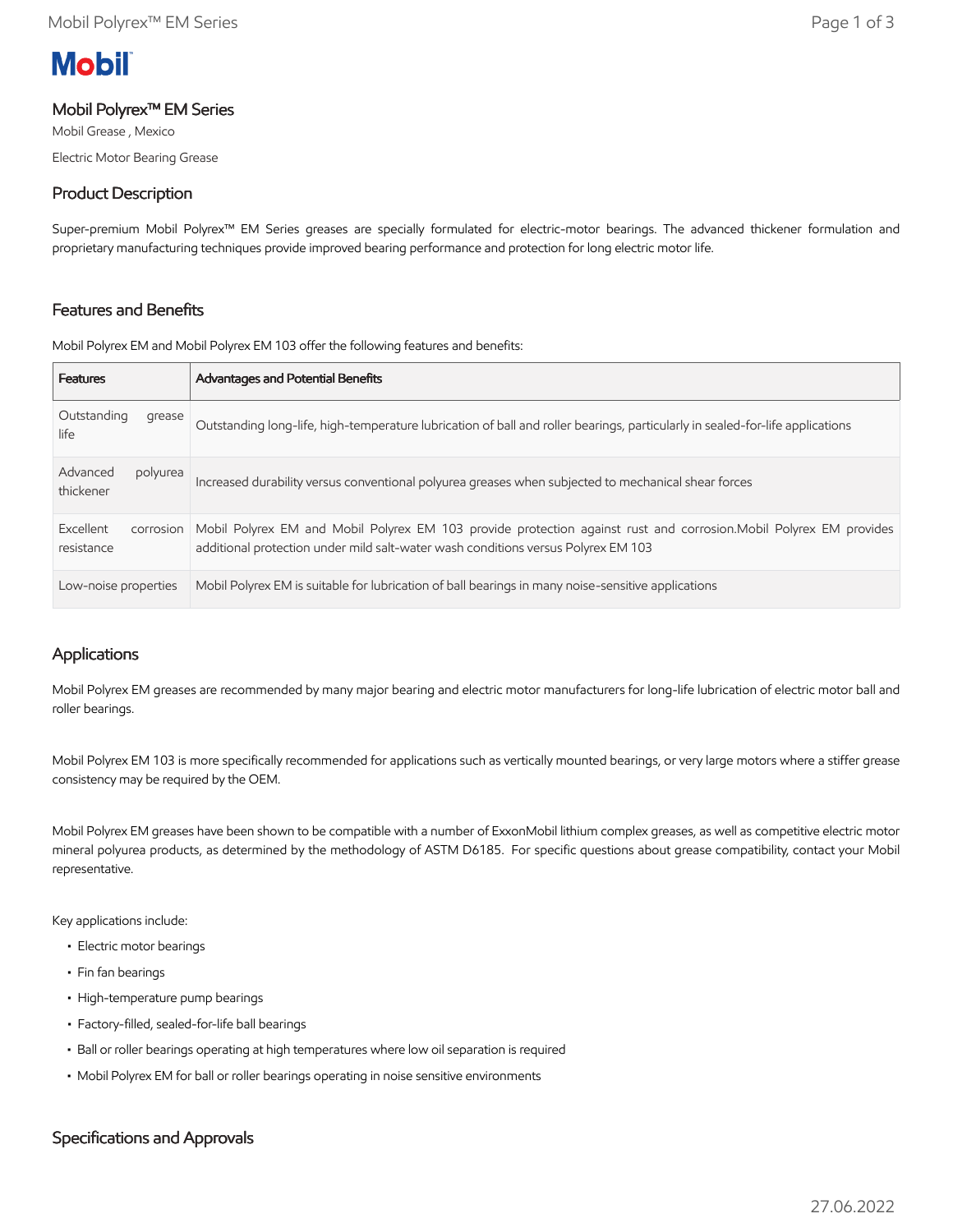| This product meets or exceeds the requirements of: | <b>MOBIL POLYREX EM</b> |
|----------------------------------------------------|-------------------------|
| DIN 51825:2004-06 - K 2 P -20                      |                         |

### Properties and Specifications

| Property                                                    | <b>MOBIL POLYREX EM</b> | MOBIL POLYREX EM 103 |
|-------------------------------------------------------------|-------------------------|----------------------|
| Grade                                                       | NLGI <sub>2</sub>       | NLGI <sub>3</sub>    |
| Thickener Type                                              | Polyurea                | Polyurea             |
| Color, Visual                                               | Blue                    | Blue                 |
| Copper Strip Corrosion, 24 h, 100 C, Rating, ASTM D4048     | 1A                      | 1A                   |
| Corrosion Preventive Properties, Rating, ASTM D1743         | <b>PASS</b>             | <b>PASS</b>          |
| Dropping Point, °C, ASTM D2265                              | 260                     | 270                  |
| Four-Ball Wear Test, Scar Diameter, mm, ASTM D2266          | 0.41                    | 0.6                  |
| Low Temperature Torque, Running, -29 C, g-cm, ASTM D1478    | 800                     | 1000                 |
| Low Temperature Torque, Starting, -29 C, g-cm, ASTM D1478   | 7500                    | 9300                 |
| Lubrication Life @ 177 C, h, ASTM D3336                     | 750+                    | 750+                 |
| Oil Separation, mass%, ASTM D1742                           | 0.5                     | 0.1                  |
| Penetration, 60X, 0.1 mm, ASTM D217                         | 285                     | 250                  |
| Penetration, Change from 60X to 100,000X, 0.1 mm, ASTM D217 | 40                      | 40                   |
| SKF Emcor Rust Test, 10% Synthetic Sea Water, ASTM D6138    | 0.1                     |                      |
| Viscosity @ 100 C, Base Oil, mm2/s, ASTM D445               | 12.2                    | 12.2                 |
| Viscosity @ 40 C, Base Oil, mm2/s, ASTM D445                | 115                     | 115                  |
| Viscosity Index, ASTM D2270                                 | 95                      | 95                   |
| Water Washout, Loss @ 79 C, wt%, ASTM D1264                 | 1.9                     | 0.8                  |

## Health and Safety

Health and Safety recommendations for this product can be found on the Material Safety Data Sheet (MSDS) @ [http://www.msds.exxonmobil.com/psims](http://www.msds.exxonmobil.com/psims/psims.aspx) /psims.aspx

All trademarks used herein are trademarks or registered trademarks of Exxon Mobil Corporation or one of its subsidiaries unless indicated otherwise.

11-2021 ExxonMobil Mexico, S.A. de C.V. Poniente 146 No. 760 Col. Industrial Vallejo C.P. 02300 Mexico, Ciudad de Mexico

(01 52) 55 5-333-9602 (01 52) 1-800-90-739-00

Typical Properties are typical of those obtained with normal production tolerance and do not constitute a specification. Variations that do not affect